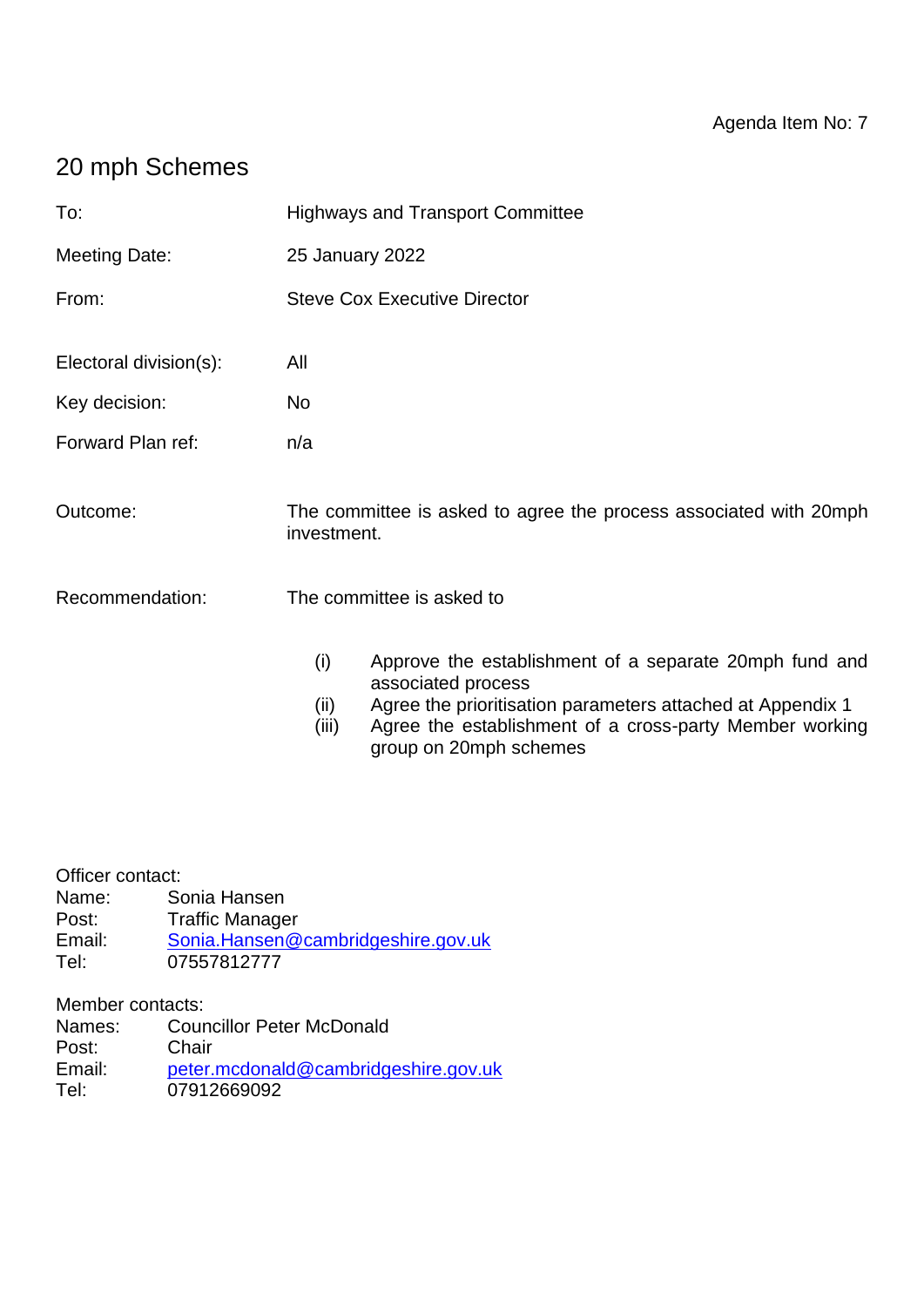# 1. Background

### 20mph Policy

- 1.1 The Joint Administration has indicated a desire to implement more 20 mph schemes across the county.
- 1.2 The Council's current 20 MPH policy is that 20mph speed limits may be permitted at sites:
	- where the mean speed of traffic is 24mph or lower
	- where speed reduction features will achieve a mean speed no greater than 24mph
- 1.3 Seven days data from an automatic traffic counting device should be provided. Surveys should be carried out during a 'neutral', or representative, month avoiding main and local holiday periods, local school holidays and half terms, and other abnormal traffic periods.
- 1.4 Implementing a speed limit requires the making of a legal order, which involves a statutory consultation process that requires the Highway Authority to advertise a public notice stating the proposal and the reasons for it. The advert invites the public to formally support or object to the proposals in writing within a 21-day notice period. Should any objections be received then a report would go before Members for decision.

#### 20mph Funding

1.5 Approximate costs of installation of 20mph speed limits without traffic calming features:

Equipment =  $£2,000 - £10,000$  $Works = £1.500 - £5.000$ Speed limit Order = £1,000 Total  $cost = £4,500 - £16,000$ 

Costs will vary depending on the location, number of accesses and the number of signs required. Removal of some existing signage may also be required such as variable messaging school warning signs.

If engineered traffic calming / speed reduction measures are required, then the approximate cost to supply and install four pairs of speed cushions to support speed reduction are set out below which would be in addition to the cost for the speed limit shown above:

Equipment =  $£5,000 - £11,000$  $Works = £3,500 - £6,500$ Traffic Regulation Order =  $£1,000$ Road Safety Audit =  $£2.000$ Total  $cost = £11,500 - £20,500$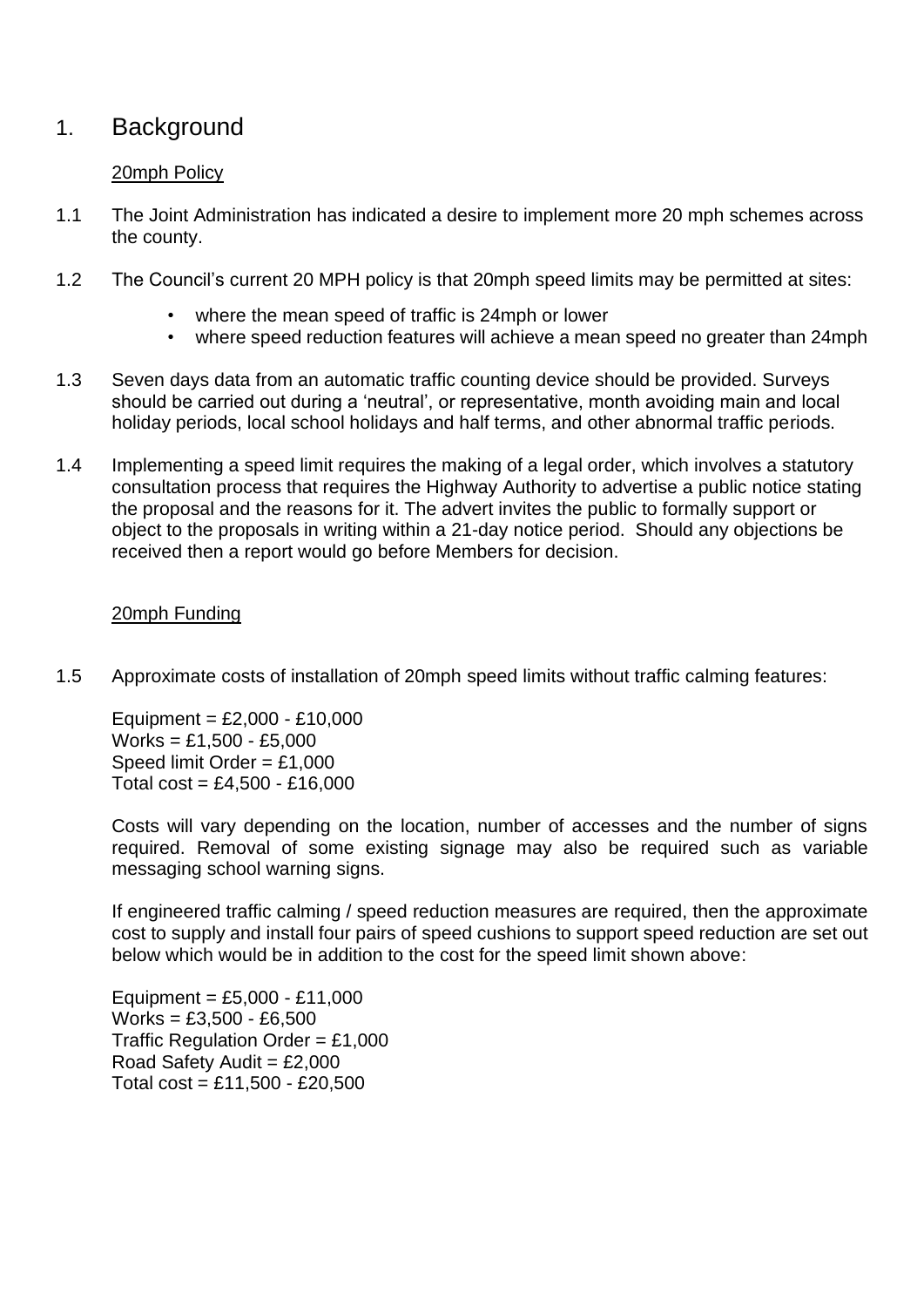### Process

- 1.6 The process for a third-party applicant to apply for a 20mph zone will broadly follow that of the existing Local Highway Improvement (LHI) as set out below. It is anticipated it will be a rolling programme for at least 3 - 5 years, with applications yearly to the agreed funding threshold available.
- 1.7 A defined application window for third parties to submit applications for funding will be opened for a period of two - three months, this will be communicated to parishes in advance, and will be separate from the LHI window.
- 1.8 The application form to be submitted will refer applicants to the weighting and scoring methodology officers will use to assess and prioritise their application. Applicants will be asked to provide any data required, such as speed surveys and vehicle counts to support their application. Some parishes will already have this data to hand via housing developer led surveys, the council may hold recent data in some cases due to LHI applications, or the Parish Councils submitting Mobile Vehicle Activated Speed (MVAS) data. Third party data collection can be undertaken directly by the applicants.
- 1.9 Once the application window has closed officers will collate the applications countywide and assess the amount of funding required for each individual project (design & build).
- 1.10 Officers will then score the applications via a prioritisation matrix. It is envisioned that officers will have the delegated authority from members to do this.
- 1.11 Officers will then identify those schemes which can be delivered for the budget available, taking into account the full cost of the scheme including the officer design and project management costs.
- 1.12 Members will be made aware of the proposed prioritised list and consider this at next available committee.
- 1.13 Applicants will subsequently be contacted whether successful or not, and officers will begin detailed design work on the successful applications in cooperation with the applicant and local member.
- 1.14 It is anticipated that the schemes would be packaged together and delivered as a rolling programme countywide to deliver efficiencies via economies of scale.

#### Police Position

- 1.15 Given competing priorities, it is likely that the resources available for Police enforcement of any 20 mph schemes introduced would be limited. To be effective, such schemes would need to be generally self-enforcing. 20 mph limits are therefore unsuited to streets where average traffic speeds are high (i.e. mean speeds above 24mph) and where pedestrian/cyclist movements are low (with little potential to increase).
- 1.16 A position adopted for England and Wales by ACPO (Association of Chief Police Officers) now the NPCC (National Police Chiefs Council) with regard to these is that unless specifically agreed otherwise, police do not lend support to such unless the current mean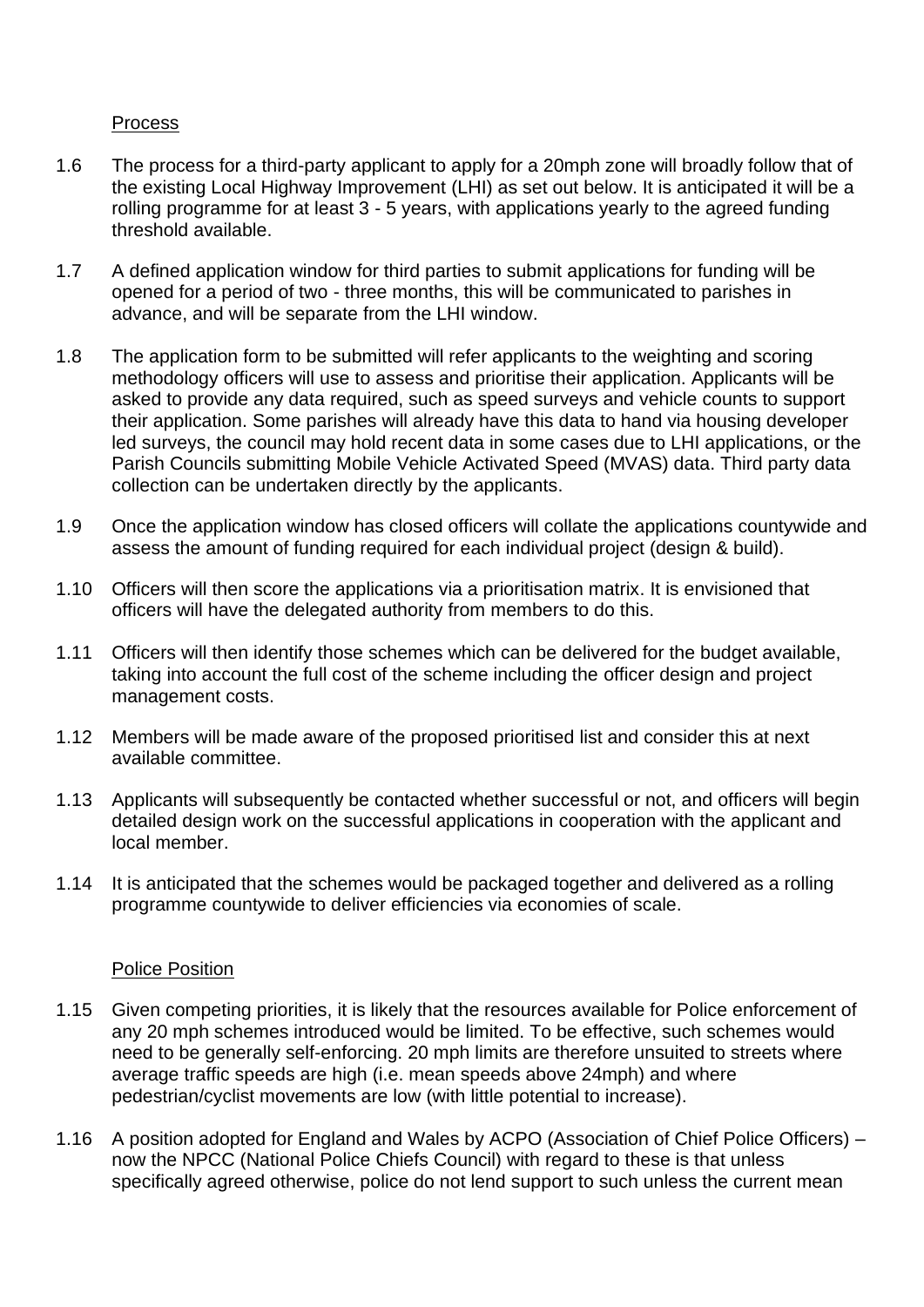traffic speeds are 24mph or less OR proposals are associated with adequate calming (engineering) to render same self-enforcing and largely compliant.

1.17 The Department for Transport (DfT) Circular 01/2013 'Setting Local Speed Limits' gives guidance re 20's (Section 6) and in particular, at S.6.1.85 states:-

*'Successful 20 mph zones and 20 mph speed limits are generally self-enforcing, i.e. the existing conditions of the road together with measures such as traffic calming or signing, publicity and information as part of the scheme, lead to a mean traffic speed compliant with the speed limit. To achieve compliance there should be no expectation on the police to provide additional enforcement beyond their routine activity, unless this has been explicitly agreed.*

#### Impact of 20mph Zones

- 1.18 There is a difference between 20 mph limits, typically covering individual or small numbers of streets and requiring signs only, and 20 mph zones, typically covering larger areas and requiring both signs and markings. Originally, 20 mph zones required traffic calming such as road humps/chicanes, but DfT relaxed this requirement in 2011 in order to reduce costs for traffic authorities, and to avoid the opposition which physical measures can attract (e.g. potential concerns regarding damage to vehicles and increased emergency services response times).
- 1.19 The greatest impact in reducing traffic speeds is delivered by 20 mph zones featuring traffic calming, achieving a reduction in speeds of about 9mph on average. However, the majority of new schemes introduced are now signed only 20 mph limits. These are much more cost effective to implement and can avoid the local opposition which physical traffic calming measures can attract, but generally lead to much smaller reductions in traffic speeds (about 1 mph on average).
- 1.20 Evidence suggests that 20mph schemes that include traffic calming measures to encourage compliance would be expected to reduce road traffic collisions on average by 27%. Schemes with no traffic calming, which see smaller reductions in traffic speeds of around 1mph would only be expected to reduce collisions by 6%.

#### Next Steps

- 1.22 Discussions continue with Finance regarding the establishment of a circa. £400k fund for 20mph.
- 1.23 A paper will be brought back to Committee in July with further details on the prioritisation approach and scoring criteria. It is recommended that a cross-party member working group is established to review the current scoring criteria being proposed. The working group will also consider the minimum level of funding required from third parties when making a 20mph application. The working group can then feedback to committee on both the application and prioritisation processes.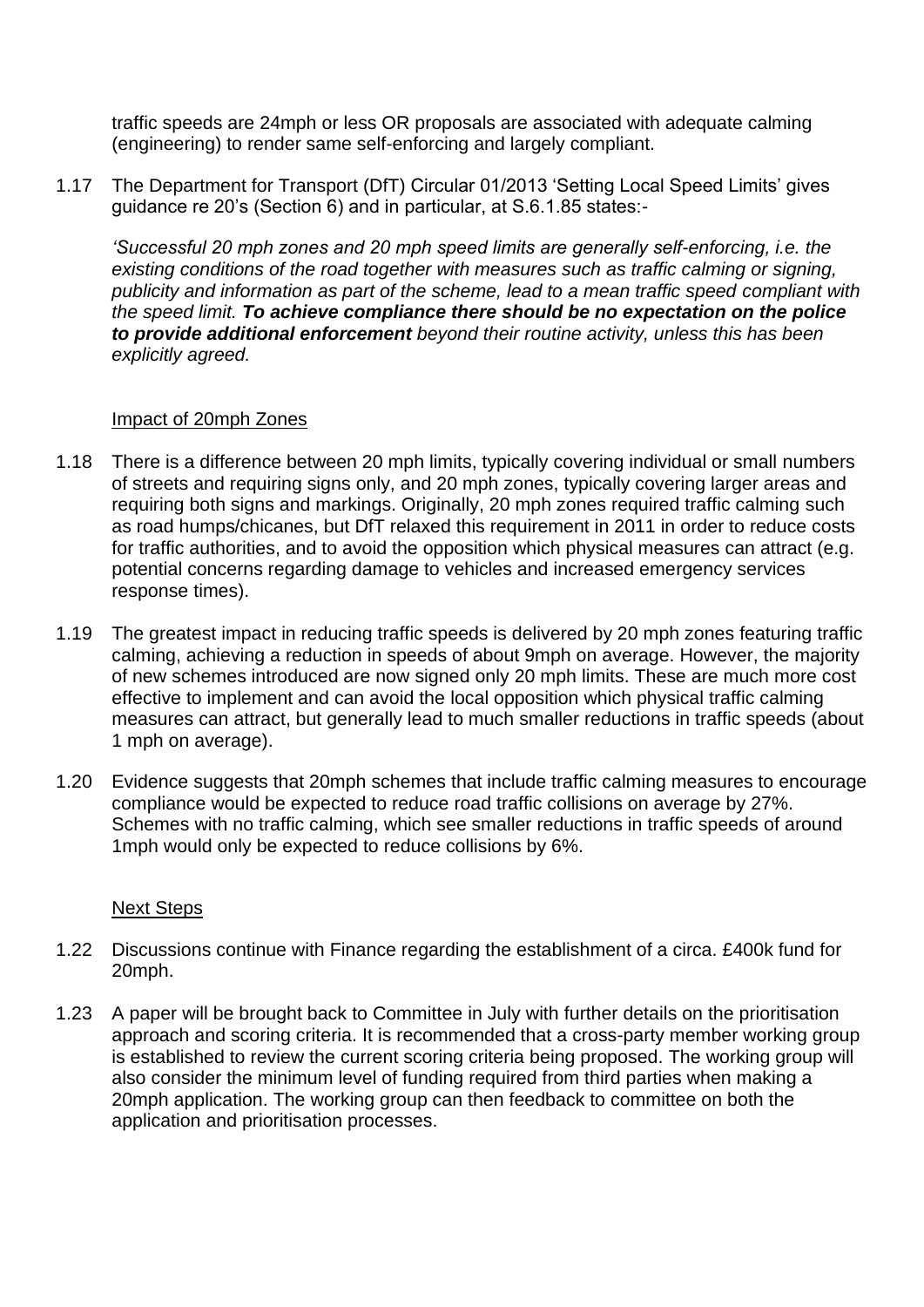1.24 It is expected that the timescales for implementation of the 20mph rolling programme will be as follows; develop approach 2022/23, design schemes 2023/24, implementation 2024/25. A draft flowchart with further information is in Appendix 2. For expediency, (whilst the 20mph application and prioritisation processes are both being agreed, and recruitment specific to the delivery of the 20mph programme is undertaken), it is recommended that any 20mph scheme identified as relatively simple to deliver, could be funded from the 20mph budget. This would only apply if an application had already been made via the 22/23 LHI process, if the scheme has been assessed by officers and the LHI member panel as deliverable, does not require further traffic calming, and would have received funding from the 22/23 LHI budget. Where this occurred within the LHI programme, the next LHI scheme on the list would be promoted in lieu of the one removed, budgets allowing.

# 2. Alignment with corporate priorities

2.1 Communities at the heart of everything we do

There are no significant implications for this priority.

- 2.2 A good quality of life for everyone There are no significant implications for this priority.
- 2.3 Helping our children learn, develop and live life to the full There are no significant implications for this priority.
- 2.4 Cambridgeshire: a well-connected, safe, clean, green environment There are no significant implications for this priority.
- 2.5 Protecting and caring for those who need us There are no significant implications for this priority.

# 3. Significant Implications

- 3.1 Resource Implications The Resource Implications are detailed within the body of the report paragraphs 1.22-1.24.
- 3.2 Procurement/Contractual/Council Contract Procedure Rules Implications There are no significant implications within this category.
- 3.3 Statutory, Legal and Risk Implications There are no significant implications within this category.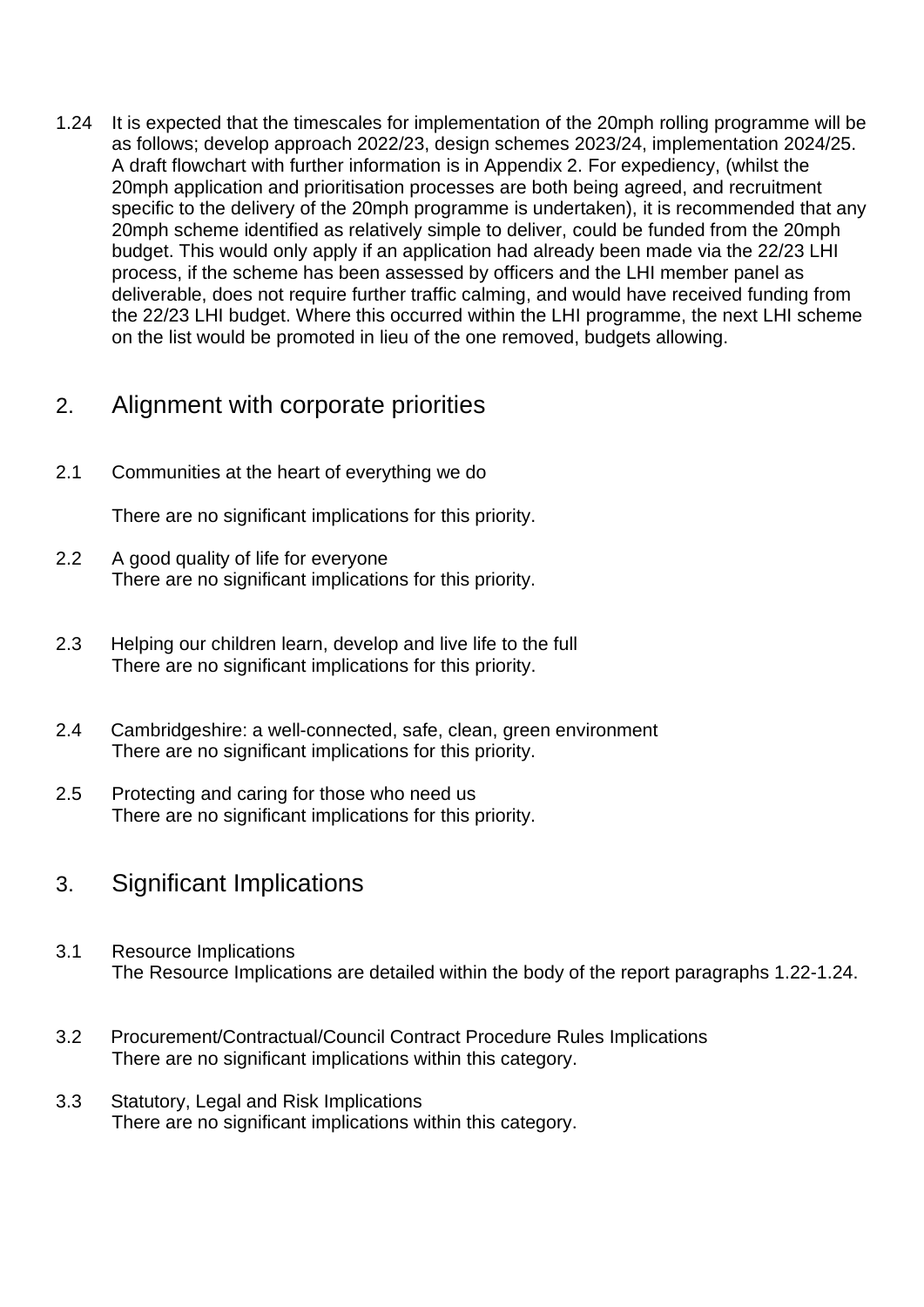- 3.4 Equality and Diversity Implications There are no significant implications within this category.
- 3.5 Engagement and Communications Implications There are no significant implications within this category.
- 3.6 Localism and Local Member Involvement There are no significant implications within this category.
- 3.7 Public Health Implications There are no significant implications within this category.
- 3.8 Environment and Climate Change Implications on Priority Areas
- 3.8.1 Implication 1: Energy efficient, low carbon buildings. neutral Explanation:
- 3.8.2 Implication 2: Low carbon transport. neutral Explanation:
- 3.8.3 Implication 3: Green spaces, peatland, afforestation, habitats and land management. neutral Explanation:
- 3.8.4 Implication 4: Waste Management and Tackling Plastic Pollution. neutral Explanation:
- 3.8.5 Implication 5: Water use, availability and management: neutral: Explanation:
- 3.8.6 Implication 6: Air Pollution. neutral: Explanation:
- 3.8.7 Implication 7: Resilience of our services and infrastructure and supporting vulnerable people to cope with climate change. neutral:

Have the resource implications been cleared by Finance? Yes Name of Financial Officer: Sarah Heywood

Have the procurement/contractual/ Council Contract Procedure Rules implications been cleared by the LGSS Head of Procurement? Yes Name of Officer: Henry Swan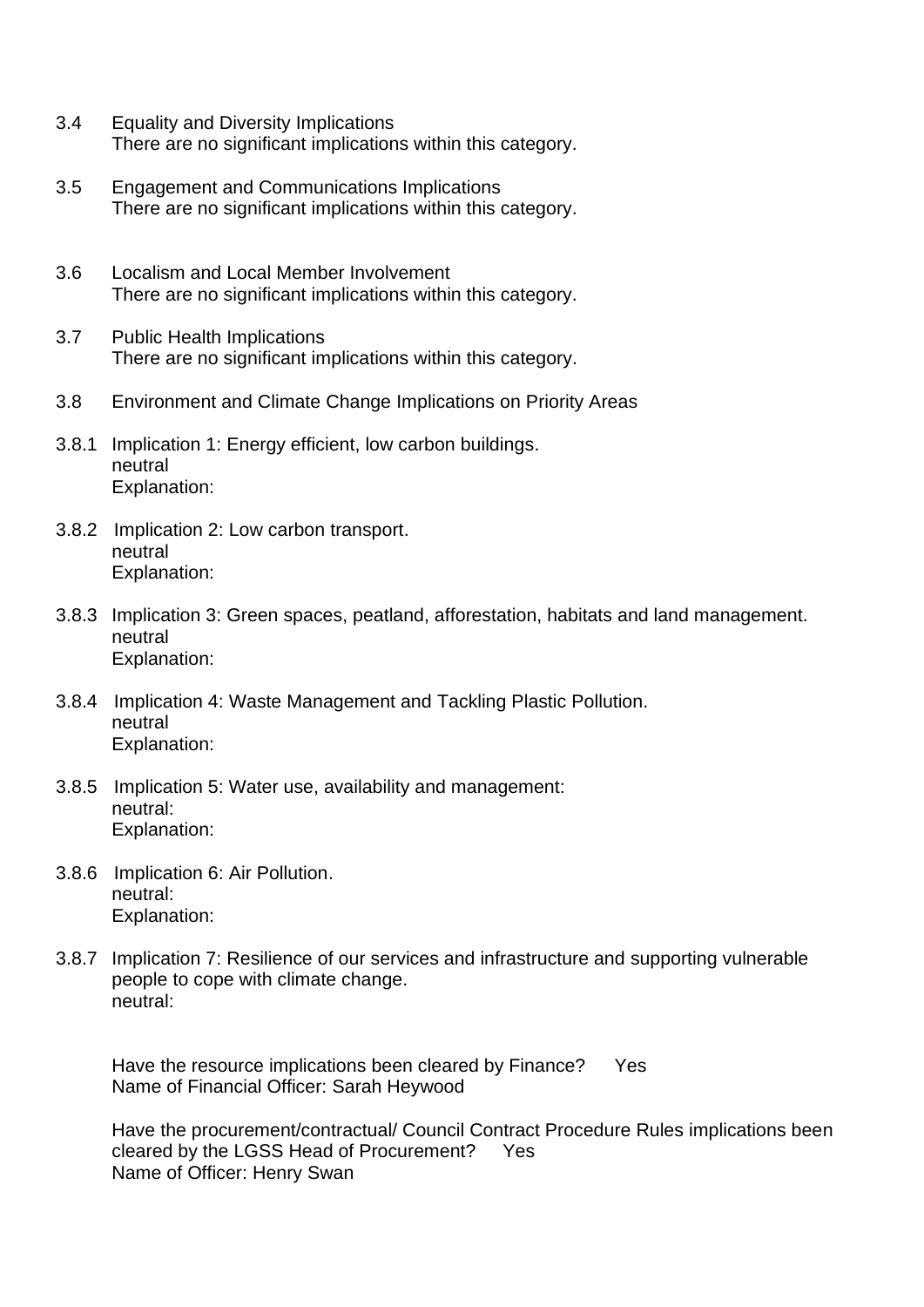Has the impact on statutory, legal and risk implications been cleared by the Council's Monitoring Officer or LGSS Law? Yes Name of Legal Officer: Fiona McMillan

Have the equality and diversity implications been cleared by your Service Contact? Yes Name of Officer: Elsa Evans

Have any engagement and communication implications been cleared by Communications? Yes Name of Officer: Sarah Silk

Have any localism and Local Member involvement issues been cleared by your Service Contact? Yes Name of Officer: David Allatt

Have any Public Health implications been cleared by Public Health? Yes Name of Officer: Iain Green

If a Key decision, have any Environment and Climate Change implications been cleared by the Climate Change Officer? Yes Name of Officer: Emily Bolton

## 4. Source documents guidance

- 4.1 Source documents The Department for Transport (DfT) Circular 01/2013 'Setting Local Speed Limits'
- 4.2 Location Setting local speed limits - GOV.UK (www.gov.uk)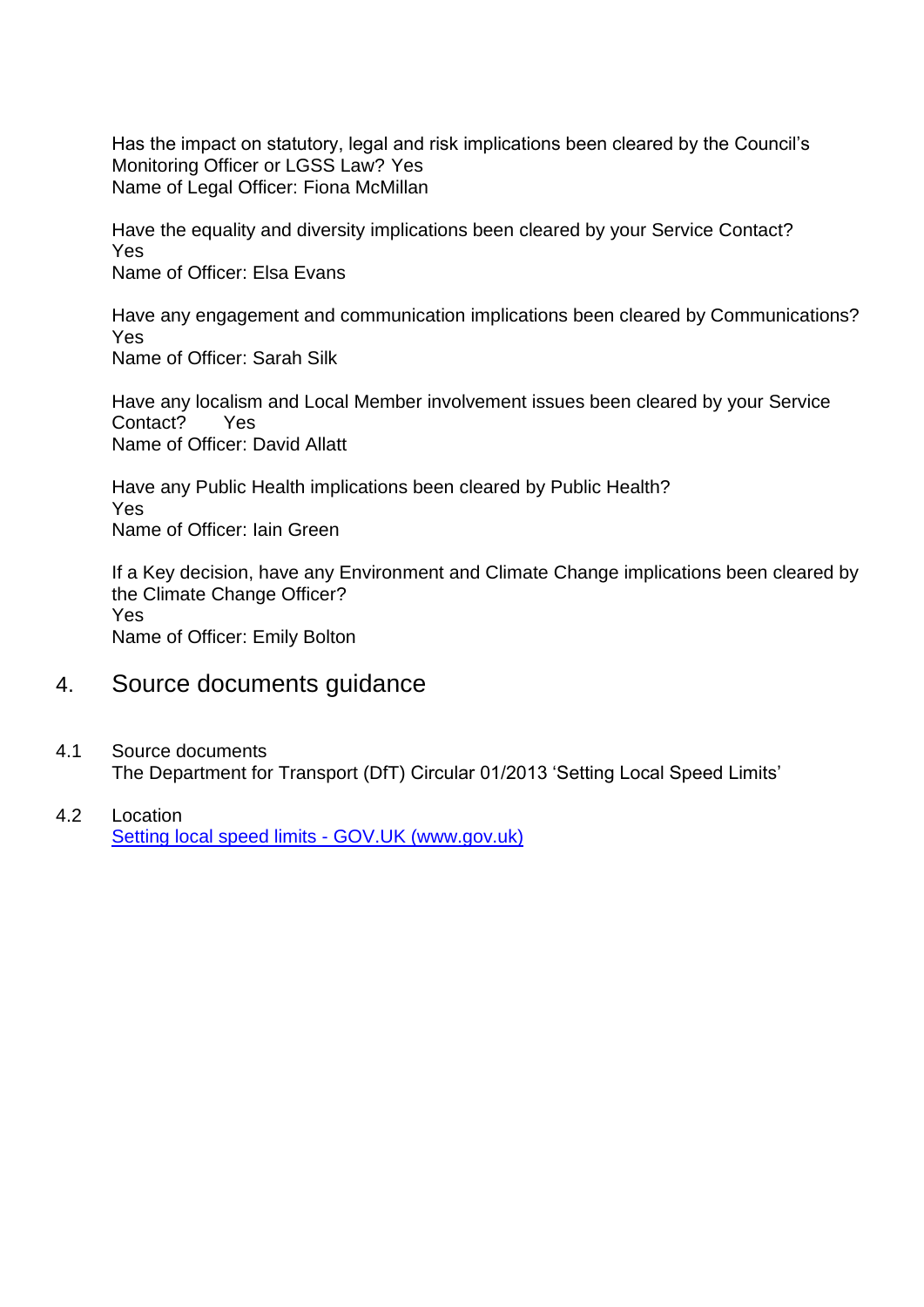### **Appendix 1 – Prioritisation Parameters for 20mph Zones**

### **20mph Zones – Scoring Criteria**

The number of schemes which will be introduced will depend upon available funding.

20mph is appropriate for built-up areas with a depth of residential development or community space where vehicles and vulnerable road users are expected to mix and physically separated provision (e.g. off-road cycle facilities) is not possible.

In assessing community support, officers should review the views of local members, Parish councils and give weight to petitions and local residents' views.

Locations will then only be considered for 20 mph limits or zones if two out of three of the following criteria are met:

- 1. Current mean speeds are at or below 24 mph
- 2. There is a depth of residential development or community space (e.g. high street) and evidence of pedestrian and cyclist movements within the area.
- 3. There is a record of injury collisions (based on police collision data) within the area, over a period of the last five years.

Assuming a potential scheme meets these requirements, there is a need for a mechanism to prioritise these for consideration to be funded from budgets that may be available from the Council.

The prioritisation criteria for the implementation of 20mph zones/ 20mph limits utilises a weighted point system based on the following criteria:

| <b>Criteria</b>                                                                                                                                                                                                                                                          |  |
|--------------------------------------------------------------------------------------------------------------------------------------------------------------------------------------------------------------------------------------------------------------------------|--|
| Total population/residential properties within area                                                                                                                                                                                                                      |  |
| Elderly people as a proportion of population                                                                                                                                                                                                                             |  |
| Schemes which reduce number of injury collisions                                                                                                                                                                                                                         |  |
| Existing recorded weekday average speed - Applicants to provide us with speed data<br>with application to demonstrate current vehicle speeds, collected over a period of seven<br>days within the last calendar year, by some form of acceptable speed survey equipment. |  |
| Greater amount points wise for those schemes which would qualify based on meeting<br>the 24mph or less average - 'quick wins'                                                                                                                                            |  |
| Pupil numbers within proposed 20mph area                                                                                                                                                                                                                                 |  |
| Evidence of Public Support e.g:                                                                                                                                                                                                                                          |  |
| Petition(s) received                                                                                                                                                                                                                                                     |  |
| Speedwatch                                                                                                                                                                                                                                                               |  |
| Prior LHI bids                                                                                                                                                                                                                                                           |  |
| <b>Walking buses</b>                                                                                                                                                                                                                                                     |  |
| Local campaigning                                                                                                                                                                                                                                                        |  |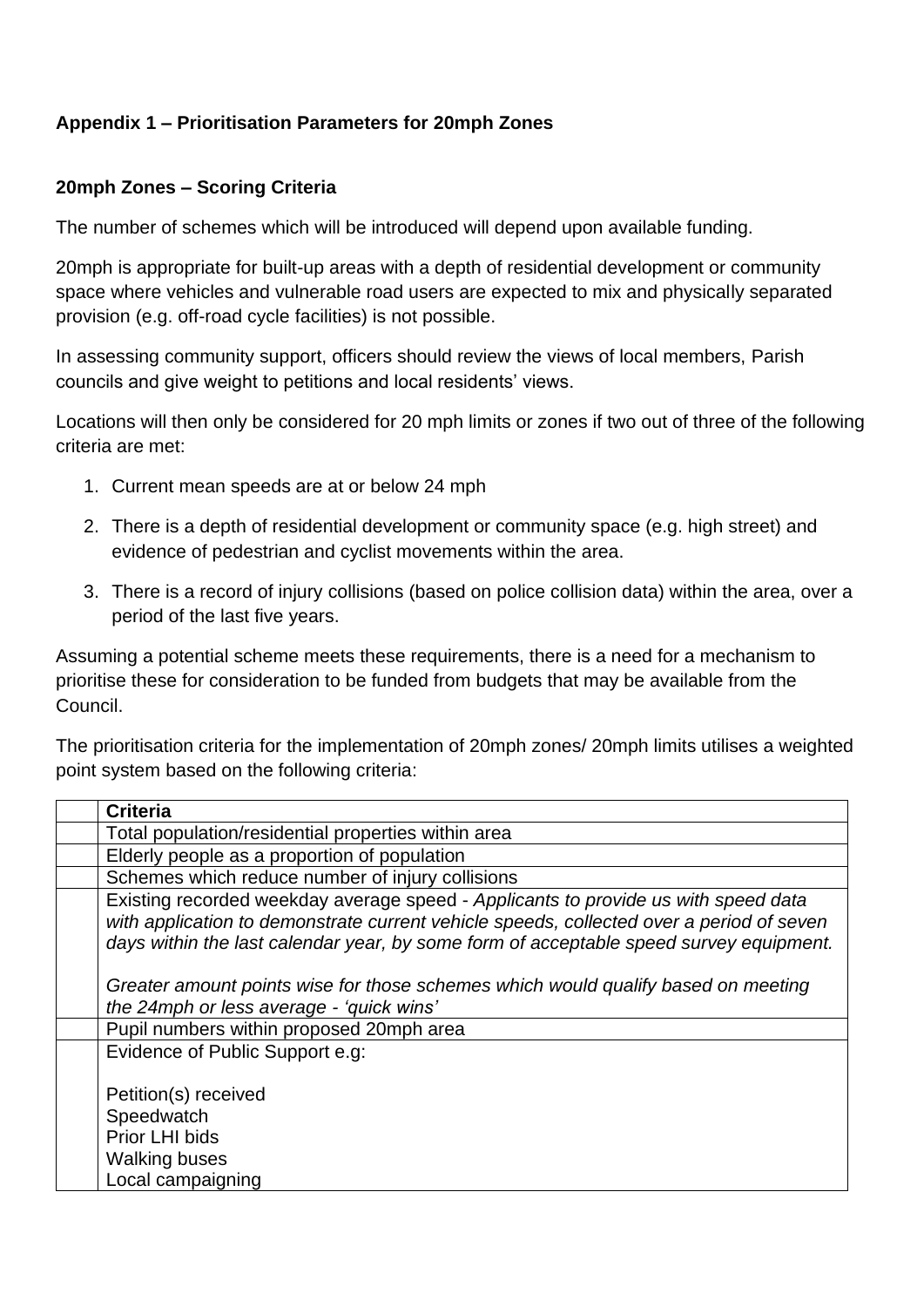| Cost                                                                                 |
|--------------------------------------------------------------------------------------|
| Cycling encouragement: e.g.,                                                         |
| Part of the national cycle network                                                   |
| No / limited off-road cycle provision within area                                    |
| Evidence of suppressed demand for active travel                                      |
| social amenities such as playgrounds, doctors, nurseries, where there is a demand to |
| access?                                                                              |